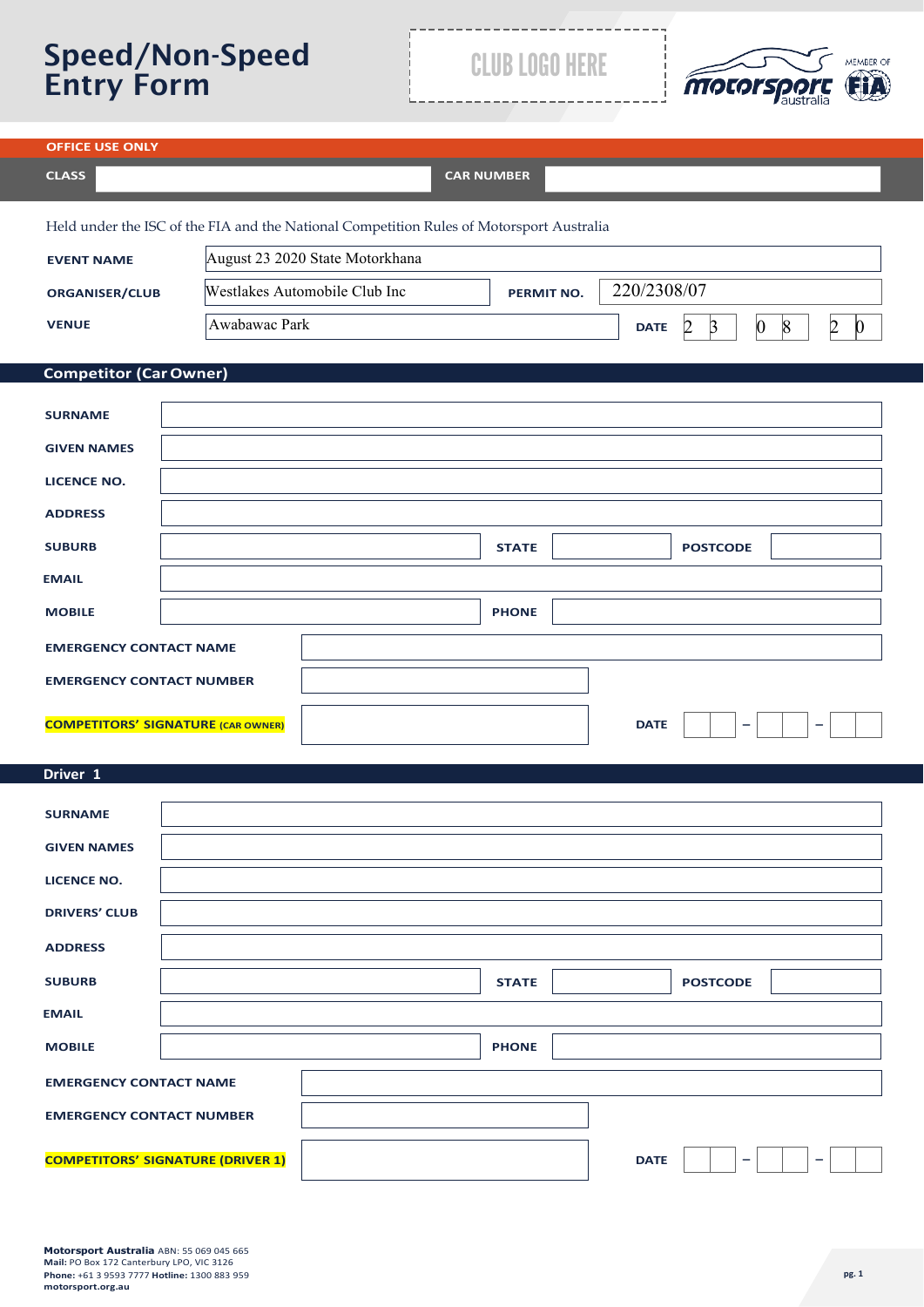# Speed/Non-Speed Entry Form



| <b>Driver 2</b>                 |                                          |              |             |                          |                          |
|---------------------------------|------------------------------------------|--------------|-------------|--------------------------|--------------------------|
|                                 |                                          |              |             |                          |                          |
| <b>SURNAME</b>                  |                                          |              |             |                          |                          |
| <b>GIVEN NAMES</b>              |                                          |              |             |                          |                          |
| <b>LICENCE NO.</b>              |                                          |              |             |                          |                          |
| <b>DRIVERS' CLUB</b>            |                                          |              |             |                          |                          |
| <b>ADDRESS</b>                  |                                          |              |             |                          |                          |
| <b>SUBURB</b>                   |                                          | <b>STATE</b> |             | <b>POSTCODE</b>          |                          |
| <b>EMAIL</b>                    |                                          |              |             |                          |                          |
| <b>MOBILE</b>                   |                                          | <b>PHONE</b> |             |                          |                          |
| <b>EMERGENCY CONTACT NAME</b>   |                                          |              |             |                          |                          |
| <b>EMERGENCY CONTACT NUMBER</b> |                                          |              |             |                          |                          |
|                                 |                                          |              |             |                          |                          |
|                                 | <b>COMPETITORS' SIGNATURE (DRIVER 2)</b> |              | <b>DATE</b> | $\overline{\phantom{0}}$ | $\overline{\phantom{m}}$ |

# **Description of Car**

| <b>PREFERRED</b><br>NO.               | <b>MAKE</b> |               | <b>MODEL</b>        |                  | <b>YEAR</b> |
|---------------------------------------|-------------|---------------|---------------------|------------------|-------------|
| <b>REGISTERED</b><br>NO.              |             | <b>COLOUR</b> |                     | <b>BODY TYPE</b> |             |
| <b>CLASS TYPE</b>                     |             |               | <b>CAPACITY</b>     |                  | cc          |
| <b>ENCLOSED</b><br><b>PAYMENT FOR</b> |             |               | <b>ENTRY FEE \$</b> |                  |             |
| <b>PASSENGER</b><br>NAME/S            |             |               |                     |                  |             |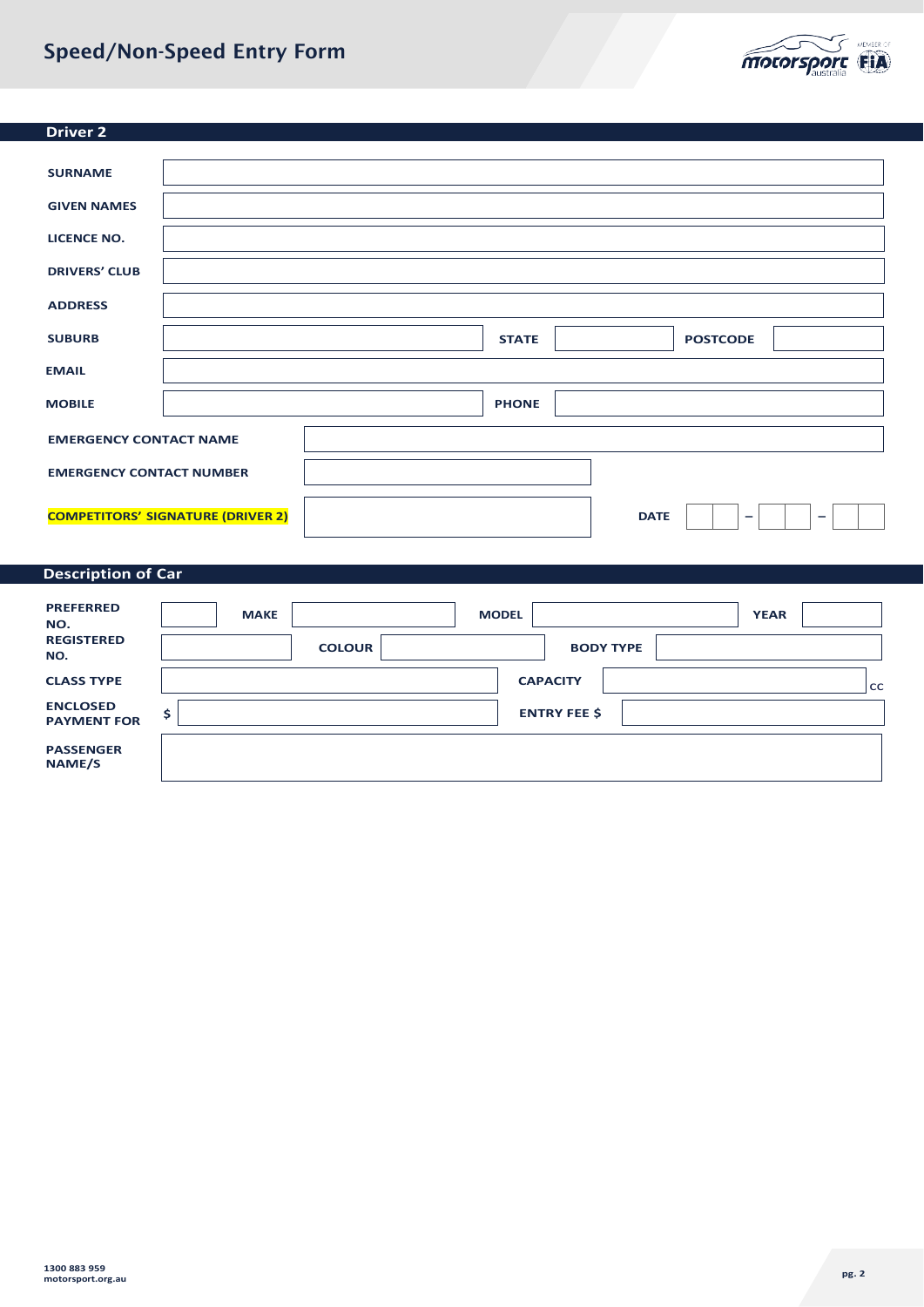

### **Risk Warning and Disclaimer**

**Motorsport Activities are inherently dangerous recreational activities and there is significant risk of injury, disability or death If** 

#### **you do not wish to be exposed to such risks, then you should not participate in the Motorsport Activities.**

- I acknowledge that the risks associated with attending or participating in Motorsport Activities include but are **not limited** to the risk that I may suffer harm as a result of:
- motor vehicles (or parts of them) colliding with other motor vehicles or persons or property; other participants acting dangerously or with lack of skills;
- high levels of noise exposure;
- acts of violence and other harmful acts (whether intentional or inadvertent) committed by persons attending or participating in the event; and
- the failure or unsuitability of facilities (including grand-stands, fences and guard rails) to ensure mysafety.

#### **Exclusion of Liability, Release and Indemnity**

- In exchange for being able to attend or participate in the Motorsport Activities, **I agree:**
- to **release** Motorsport Australia and the Entities to the extent that any or all of them are providing Recreational Services from all liability for: my **death**;
- - any **physical or mental injury** (including the aggravation, acceleration or recurrence of such an injury);
	- the contraction, aggravation or acceleration of a **disease**;
	- the coming into existence, the aggravation, acceleration or recurrence of any other condition, circumstance, occurrence, activity, form of behaviour, course of conduct or state of affairs:<br>• that is or may be harmful or di that is or may be harmful or disadvantageous to me or the community; or
	- that may result in harm or disadvantage to me or the community,
	-
- howsoever arising from my participation in or attendance at the Motorsport Activities;<br>• to **indemnify and hold harmless and keep indemnified** Motorsport Australia and the Entities to the maximum extent permitted by law in
- to attend at or participate in the Motorsport Activities at my own risk.

#### **I understand that:**

- nothing in this document excludes, restricts or modifies any rights that I may have as a result of significant personal injury that is caused by the
- Reckless Conduct of Motorsport Australia and the Entities as the supplier of the Motorsport Activities and Recreational Services; nothing in this document prevents Motorsport Australia and the Entities from relying on any laws (including statute and common law) that limit or preclude their liability;
- nothing in this document excludes any term or guarantee which under statute cannot be excluded, however the liability
- of Motorsport Australia and the Entities is limited to the minimum liability allowable by law;
- nothing in this document precludes me from making a claim under a Motorsport Australia insurance policy where I am expressly entitled to make a claim under that insurance policy; and Motorsport Australia has arranged for limited personal injury insurance coverage which may provide me with some protection for loss, damage or injury that I may suffer during my participation in the Motorsport Activities. I acknowledge and accept that the insurance taken out by Motorsport Australia may not provide me with full indemnity for loss, damage or injury that I may suffer during my participation in the Motorsport Activities, and that I may have to pay the excess if a Claim is made under an insurance policy on my behalf. I agree that my own insurance arrangements are ultimately my responsibility and I will arrange any additional coverage at my expense after taking into account Motorsport Australia's insurance arrangements, this document and my own circumstances.

#### **Where Motorsport Activities are held in the following jurisdictions, I acknowledge that I have also read and accept the following warnings:**

Under the Australian Government Consumer Law (which is part of the Competition and Consumer Act 2010 (Commonwealth)), several guarantees are implied<br>into contracts for the supply of certain goods and services. You agree th 2 of the Australian Consumer Law (i.e. guarantees relating to the supply of services), the exercise of rights conferred by those provisions, and an liability of

- Motorsport Australia and the Entities for a failure to comply with any such guarantees, are excluded. However, such exclusion is limited to liability for:<br>● Death, physical or mental injury (including aggravation, acceler
- Contraction, aggravation or acceleration of a disease of an individual; or
- The coming into existence, the aggravation, acceleration or recurrence of any other condition, circumstance, occurrence, activity, form of behaviour, course of conduct or state of affairs in relation to an individual that is or may be harmful or disadvantageous to the individual or the community or that may result in harm or disadvantage to the individual or the community. This exclusion does not apply to significant personal injury suffered by the reckless conduct of Motorsport Australia and the Entities.

#### **Warning Applicable in Relation to Motorsport Activities Held in Victoria**

**Warning Under the Australian Consumer Law and Fair Trading Act 2012:**

Under the Australian Consumer Law (Victoria), several statutory guarantees apply to the supply of certain goods and services. These

- guarantees mean that the supplier named on this form is required to ensure that the recreational services it supplies to you:
- are rendered with due care and skill;
- are reasonably fit for any purpose which you either expressly or by implication, make known to the supplier; and
- might reasonably be expected to achieve any result you have made known to the supplier.
- Under section 22 of the **Australian Consumer Law and Fair Trading Act 2012 (Vic)**, the supplier is entitled to ask you to agree that these conditions do not apply<br>to you. If you sign this form, you will be agreeing that yo

or injured because the services were not in accordance with these guarantees, are excluded, restricted or modified in the way set out in this form.<br>**Note:** The change to your rights, as set out in this form, does not apply

to an act or omission, means doing the act or omitting to do an act with reckless disregard, with or without consciousness, for the consequences of the act or omission. See<br>regulation 5 of the **Australian Consumer Law and** 

#### **Warning Applicable in Relation to Motorsport Activities Held in South Australia**

Your rights:

Under sections 60 and 61 of the Australian Consumer Law (SA), if a person in trade or commerce supplies you with services including recreational services), there is:

- 
- a statutory guarantee that those services will be rendered with due care andskill; a statutory guarantee that those services, and any product resulting from those services, will be reasonably fit for the purpose
- 
- for which the services are being acquired (as long as that purpose is made known to the supplier); and<br>● a statutory guarantee that those services, and any product resulting from those services, will be of such a nature,
- that they might reasonably be expected to achieve the result that the consumer wishes to achieve (as long as that wish is made known to
- the supplier or a person with whom negotiations have been conducted in relation to the acquisition of the services.

#### **Excluding, Restricting or Modifying Your Rights:**

Under section 42 of the **Fair Trading Act 1987 (SA)**, the supplier of recreational services is entitled to ask you to agree to exclude, restrict or modify his or her liability for any<br>personal injury suffered by you or ano to exclude, restrict or modify the supplier's liability with the result that compensation may not be payable if you or the third party consumer suffer personal injury.

#### **Important:**

You do not have to agree to exclude, restrict or modify your rights by signing this form. The supplier may refuse to provide you with the services if you do not agree to exclude, restrict or modify your rights by signing this form. Even if you sign this form, you may still have further legal rights against the supplier. A child under the age of 18 cannot legally agree to exclude, restrict or modify his or her rights. A parent or guardian of a child who acquires recreational services for the child cannot legally agree to exclude, restrict or modify the child's rights.

### **Agreement to exclude, restrict or modify your rights:**

I agree that the liability of Motorsport Australia and the Entities for any personal injury that may result from the supply of the recreational

services that may be suffered by me (or a person for whom or on whose behalf I am acquiring the services) is excluded.

Further information about your rights can be found a[t www.cbs.sa.gov.au](http://www.cbs.sa.gov.au/)

#### **Definitions:**

- a. "Claim" means and includes any action, suit, proceeding, claim, demand or cause of action however arising including but not limited to negligence, BUT does<br>NOT include a claim under a Motorsport Australia insurance poli
- b. "Entities" means event and competition organisers/promoters/managers, land and track owners/managers/administrators/lessees, Motorsport Australia affiliated clubs, state and territory governments and insureds listed in Motorsport Australia's public/product/professional indemnity insurance policies and each of their related bodies corporate (including their related bodies corporate) and each of their organs and agencies, officers/president/directors/executives, employees, servants,<br>agents, partners, providers, members, competitors, drivers, c commissions, committees, advisers, trustees, councils, panels, shareholders, volunteers, officials, appointees, delegated bodies and sponsors;<br>C. "Motorsport Activities" means any motorsport activities or Recreational Serv
- 
- Australia regulates or administers or otherwise are under the responsibility / control of Motorsport Australia;
- d. "Motorsport Australia" means the Confederation of Australia Motor Sport Ltd. trading as Motorsport Australia;
- e. "Reckless Conduct" means conduct where the supplier of the recreational services is aware, or should reasonably have been aware, of a significant risk that
- the conduct could result in personal injury to another person and engages in the conduct despite the risk and without adequate justification;<br>f. "Recreational Services" means (unless otherwise defined in this document) ser
	- a. a sporting activity; or<br>b. a similar leisure time p
		- a similar leisure time pursuit or any other activity that:
		- i. involves a significant degree of physical exertion or physical risk; and<br>ii. is undertaken for the purposes of recreation, enjoyment or leisure.
		- is undertaken for the purposes of recreation, enjoyment or leisure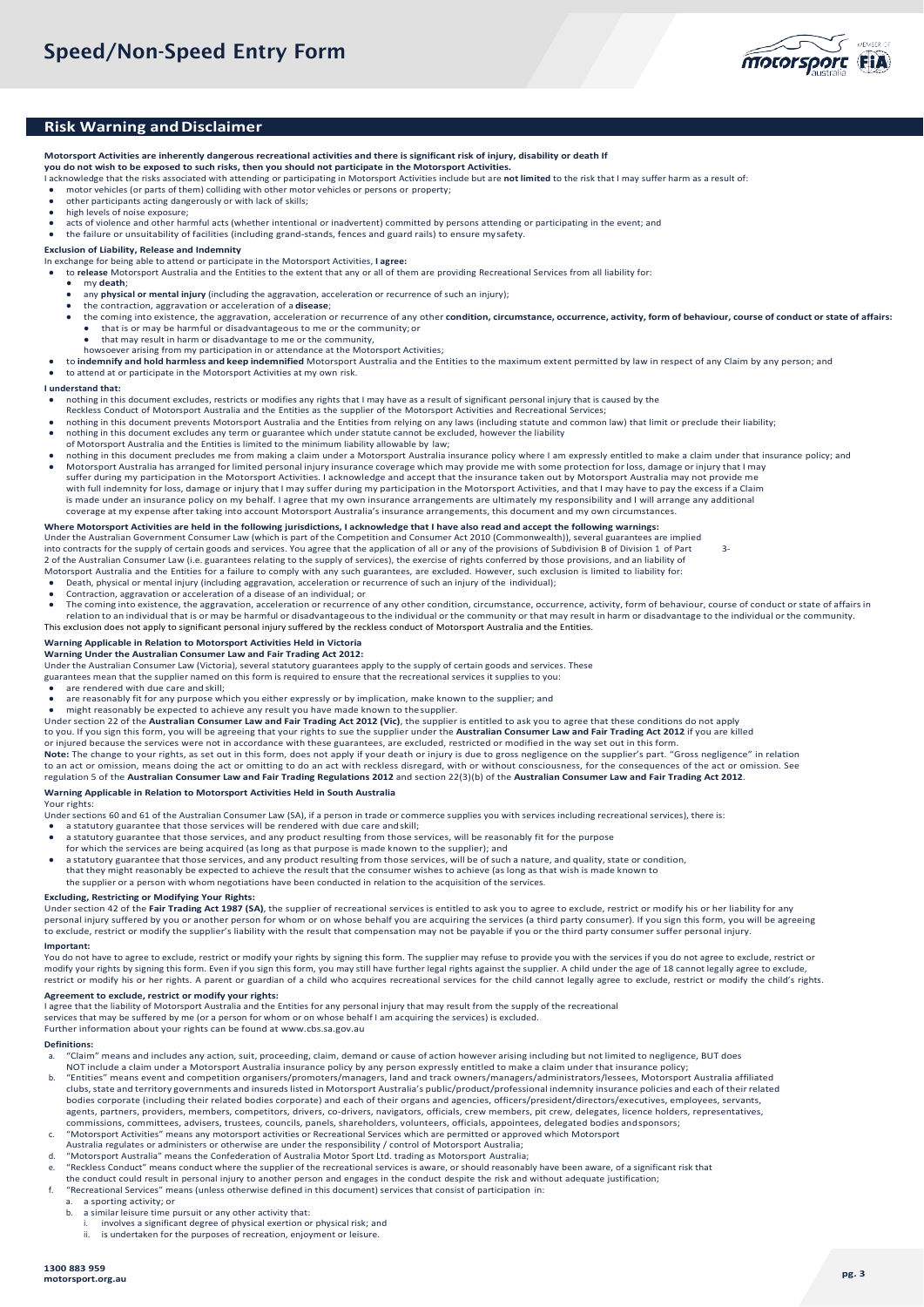

### **Fit and Proper Person**

I acknowledge and agree that it is a fundamental condition of issue of this licence and its continuing validity that I:

- 1. have advised Motorsport Australia in writing of any act, omission, fact or circumstance whichmay affect my ability to
- be and remain a fit and proper person to hold this licence and exercise the duties and privileges that relate to it;
- 2. have advised Motorsport Australia in writing if I have been found guilty of or charged with any:
	- a. serious indictable criminal offence; or
	- b. sexual offence, (unless this is a 'spent' or 'annulled'1 conviction); and
- 3. undertake to advise Motorsport Australia immediately in writing upon any court of competent
- jurisdiction making any such finding, or upon being charged with any such offence.

I acknowledge and agree that Motorsport Australia may, in its absolute discretion (subject to this clause) refuse to issue, suspend or withdraw this licence at any time should Motorsport Australia reasonably form the view that I may not be, or am not, a fit and proper person to be granted or hold this licence and/or exercise any of the duties and/or privileges that arise from, or relate, to it, however I understand that before a licence is refused, suspended or withdrawn by Motorsport Australia I will be afforded the opportunity to address the Motorsport Australia Board in writing on the proposed refusal, suspension or withdrawal.

1 As determined by the Crimes Act 1914 (Cth), Criminal Records Act 1991 (NSW), Criminal Law (Rehabilitation of Offenders) Act 1986 (Qld), Spent Convictions Act 2000 (ACT), Criminal Records (Spent Convictions) Act 1992 (NT), Spent Convictions Act 1988 (WA) and/or the Annulled Convictions Act 2003 (Tas) (including their successors and replacements.)

### **Declaration (must be completed by all applicants)**

#### **ANY APPLICANT MAKING A FALSE DECLARATION IS LIABLE TO REFUSAL AND CANCELLATION OF LICENCE AND/OR INSURANCE COVER**

I accept the conditions of, and acknowledge the risks arising from, attending or participating in motorsport activities being provided by Motorsport Australia and the Entities. I agree to be bound by the rules, regulations and policies of Motorsport Australia at all times as a condition of continuing to hold a licence. The information I have entered into this form is true and correct and I will advise Motorsport Australia immediately if any of the information I have given is no longer true and correct. I have read, understood, acknowledge and agree to the above including the exclusion of statutory guarantees, warning, assumption of risk, release and indemnity.

| <b>COMPETITOR'S</b><br><b>SIGNATURE</b><br>(CAR OWNER) | w   | <b>DATE</b>      |
|--------------------------------------------------------|-----|------------------|
| <b>1ST DRIVER'S</b><br><b>SIGNATURE</b>                | n.) | <b>DATE</b><br>_ |
| <b>2ND DRIVER'S</b><br><b>SIGNATURE</b>                |     | <b>DATE</b><br>- |

# **Parent/Guardian Consent (must be completed for all applicants under 18 years of age)**

|  |  | ОТ |  |  |  |
|--|--|----|--|--|--|
|  |  |    |  |  |  |

am the parent/ guardian *(tick applicable)* of the above-named ('Minor') who is under 18 of age. I have read this document and understand its contents, including the exclusion of statutory guarantees, warning, assumption of risk, release and indemnity, and have explained the contents to the Minor. I consent to the Minor attending or participating in the event at his or her own risk.



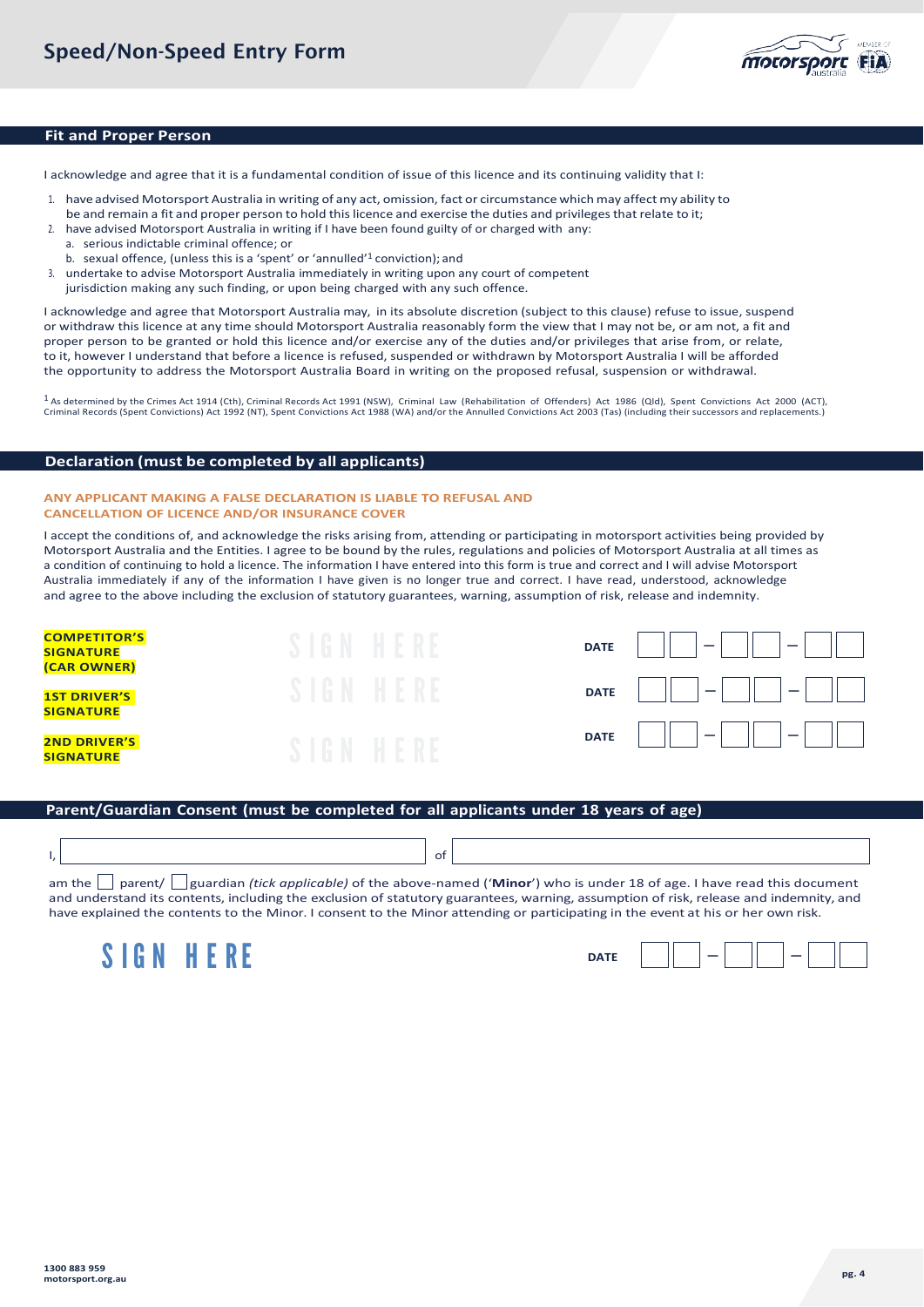# **Self-Scrutiny Checklist** Autotest



| <b>Event Details</b>                                                                                                                                                                                                                                                                                                                                                                                                                          |                                                          |                                                                                                                                                                                                                                                                                                                                   |  |
|-----------------------------------------------------------------------------------------------------------------------------------------------------------------------------------------------------------------------------------------------------------------------------------------------------------------------------------------------------------------------------------------------------------------------------------------------|----------------------------------------------------------|-----------------------------------------------------------------------------------------------------------------------------------------------------------------------------------------------------------------------------------------------------------------------------------------------------------------------------------|--|
| <b>EVENT</b><br><b>DATE</b><br>-<br>$\overline{\phantom{0}}$                                                                                                                                                                                                                                                                                                                                                                                  | <b>EVENT TYPE</b>                                        |                                                                                                                                                                                                                                                                                                                                   |  |
| <b>Vehicle Details</b>                                                                                                                                                                                                                                                                                                                                                                                                                        |                                                          |                                                                                                                                                                                                                                                                                                                                   |  |
| LOG BOOK NO.<br><b>VEHICLE NO.</b><br><b>GROUP/CLASS</b><br><b>VEHICLE MAKE</b>                                                                                                                                                                                                                                                                                                                                                               | <b>VEHICLE YEAR</b><br><b>VEHICLE MODEL</b>              | <b>REGISTRATION/</b><br>PERMIT NO.                                                                                                                                                                                                                                                                                                |  |
| Checklist - please tick (Strike through all Non-Applicable items - dependent on Autotest Activity)                                                                                                                                                                                                                                                                                                                                            |                                                          |                                                                                                                                                                                                                                                                                                                                   |  |
| <b>Regulation Compliance</b>                                                                                                                                                                                                                                                                                                                                                                                                                  |                                                          |                                                                                                                                                                                                                                                                                                                                   |  |
| Motorsport Australia Manual - Schedule A<br>National Motorkhana Code<br>National Khanacross Code<br><b>Observed Section Trial</b><br><b>Burnout Standing Regulations</b><br>Comments<br><b>Vehicle General Condition</b><br>Exhaust System (condition/noise)<br><b>Steering System</b><br><b>Brakes</b><br>Throttle Return Spring<br>Fluid Levels/Leaks<br><b>Tow Points</b><br><b>Battery Secure/Covered</b><br>Wheels and Tyres<br>Comments | Group 4H - Motorkhana Cars<br>Group 4K - Khanacross Cars | Drift Practice - Standing Regulations for Drifting<br><b>Vehicle General Safety</b><br>(dependent on Autotest Activity)<br>Fire Extinguisher and mounting<br>Safety Cage and Padding<br>Fluid Levels/Leaks<br>Safety Harness (seatbelt) and Mounting<br>Seat and Mounting<br>Interior - condition/no loose items etc.<br>Comments |  |
| Motorsport Australia Manual - Schedule D - Apparel (where applicable)                                                                                                                                                                                                                                                                                                                                                                         |                                                          |                                                                                                                                                                                                                                                                                                                                   |  |
| Driver 1                                                                                                                                                                                                                                                                                                                                                                                                                                      | Driver 2                                                 |                                                                                                                                                                                                                                                                                                                                   |  |
| Helmet                                                                                                                                                                                                                                                                                                                                                                                                                                        | Helmet                                                   |                                                                                                                                                                                                                                                                                                                                   |  |
| Overalls/Outerwear                                                                                                                                                                                                                                                                                                                                                                                                                            | Overalls/Outerwear                                       |                                                                                                                                                                                                                                                                                                                                   |  |
| Footwear                                                                                                                                                                                                                                                                                                                                                                                                                                      | Footwear                                                 |                                                                                                                                                                                                                                                                                                                                   |  |
| Goggles/Visor                                                                                                                                                                                                                                                                                                                                                                                                                                 | Goggles/Visor                                            |                                                                                                                                                                                                                                                                                                                                   |  |

# **Self-Scrutiny Checklist Declaration**

The completion of the checks described on this form is for the sole purpose of acceptance into Motorsport Australia competition. It does not constitute a check or confirmation that the vehicle is in compliance with the relevant Motorsport Australia NCR or event regulations.

By completing this checklist, the competitor acknowledges that they are presenting the vehicle in compliance with the Motorsport Australia Manual, including the NCR and all relevant regulations specific to the vehicle and event. This includes any necessary check of apparel as to be used in that vehicle by each Driver or Co-Driver/Navigator.

| <b>COMPETITOR NAME</b>      |  |
|-----------------------------|--|
| <b>COMPETITOR SIGNATURE</b> |  |
| <b>DATE</b>                 |  |

**Motorsport Australia** ABN: 55 069 045 665 **Mail:** PO Box 172 Canterbury LPO, VIC 3126 **Phone:** +61 3 9593 7777 **Hotline:** 1300 883 959 20/V1 **pg. 1** 20/V1 **pg. 1** 20/V1 **pg. 1**